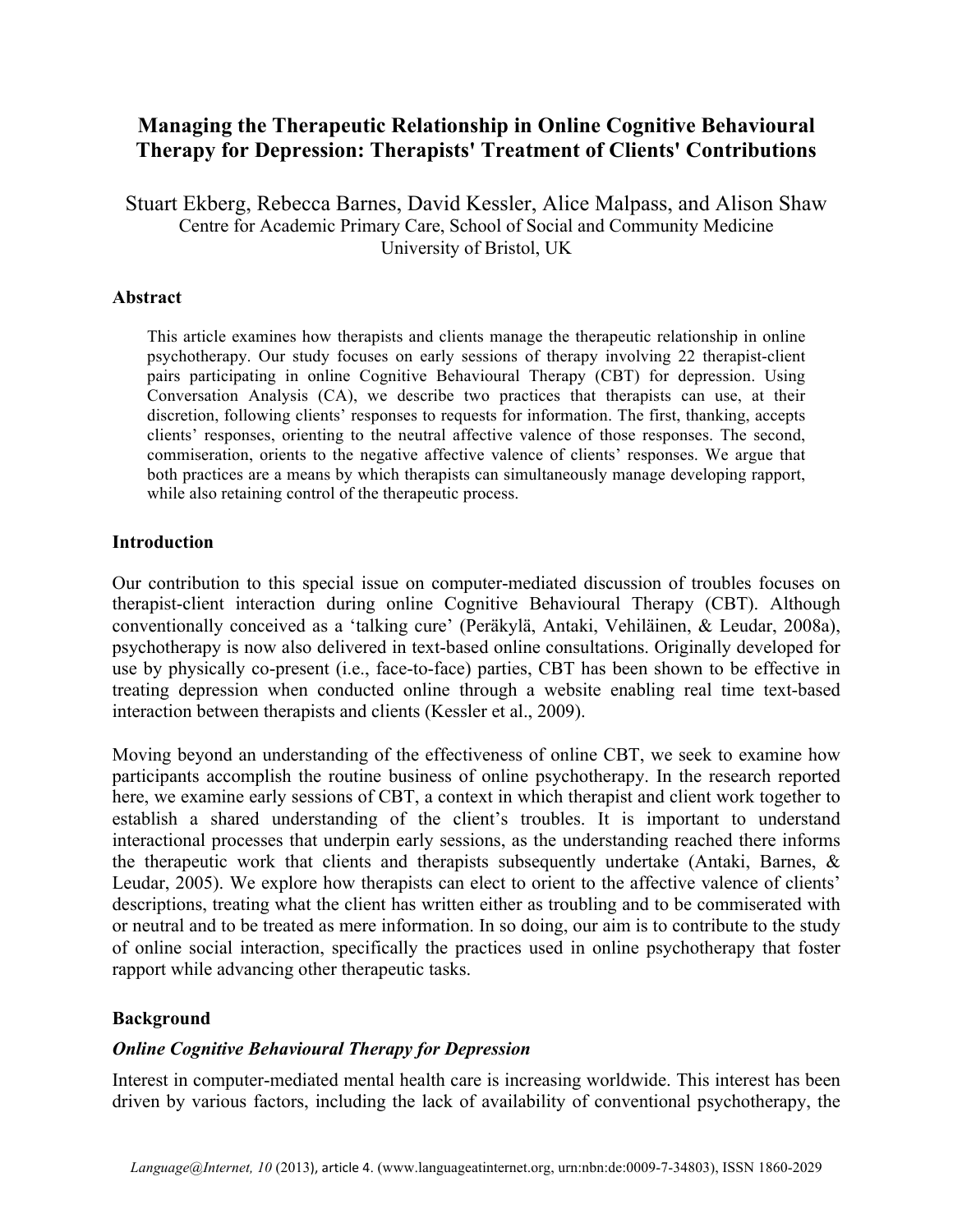need to provide access to geographically isolated clients, and calls to offer therapeutic encounters that suit the particular characteristics and preferences of clients (Hollinghurst, Peters, Kaur, Wiles, Lewis, & Kessler, 2010). In response to such factors, a range of internet-supported therapeutic interventions are now available (cf. Barak, Klein, & Proudfoot, 2009), including online interactions between therapists and clients. Recent research conducted on a sample of primary health care patients in the UK has shown that when conducted online, text-based CBT can be successful at reducing the symptoms of depression (Kessler et al., 2009). Benefits of online CBT include improved access, therapeutic effects of writing feelings down, and the potential for anonymity to enhance disclosure; challenges include a lack of nonverbal cues, delayed responses, and the need for a sufficient level of computer literacy (Beattie, Shaw, Kaur, & Kessler, 2009; Mallen, Vogel, Rochlen, & Day, 2005).

There are also differences between physically co-present and online CBT that have unknown ramifications. Participants in text-based online therapy have been observed to write, on average, around one-third of the words that are spoken during the same time period in co-present therapy (Mallen et al., 2005). As we argue below, this may result in part from the efficiency of the communicative practices that are possible in this online medium. It allows therapists to develop a degree of rapport by responding to what clients have written—troubled or otherwise—while also attending to other therapeutic tasks by enabling the interaction to progress rapidly and efficiently. This is an important accomplishment for psychotherapy, a treatment which requires both the development of rapport and sustained focus on working towards client improvement, a point that we return to below.

There are a range of online media through which people can communicate, each enabling different practices of interaction (e.g., Anderson, Beard, & Walther, 2010; Garcia & Jacobs, 1999). The therapy examined in this article was conducted via instant messaging, a text-based communication system where users privately compose turns of text, or 'posts,' before electing to make those posts available for others to read. Instant messaging enables a quasi-synchronous form of interaction, in which transmission of a post is separate from the private process of composing that post (Garcia & Jacobs, 1999). Each client and therapist participated in up to 10 sessions of this online therapy, with each session scheduled to last 55 minutes. Although we have demonstrated through a randomised trial (Kessler et al., 2009) and qualitative interview study (Beattie et al., 2009) that CBT conducted via instant messaging is both effective and acceptable to clients, it remains unclear how clients and therapists work together through this medium to accomplish the activities that constitute this type of psychotherapy.

Our current aim is to understand how clients and therapists manage the potentially delicate task of exploring clients' troubles in early sessions of online CBT. Our research, involving the first known use of conversation analytic techniques to study online psychotherapy, explores how therapists manage a range of therapeutic tasks, including developing and maintaining a good relationship that enables working towards relieving clients' mental distress.

#### *Conversation Analysis and the Study of Online Interaction*

Conversation Analysis (hereafter 'CA') involves the study of how people accomplish particular actions when they come to interact with one another (Liddicoat, 2007; Sidnell, 2010). It does this by investigating specific types of conduct that are produced at particular junctures in social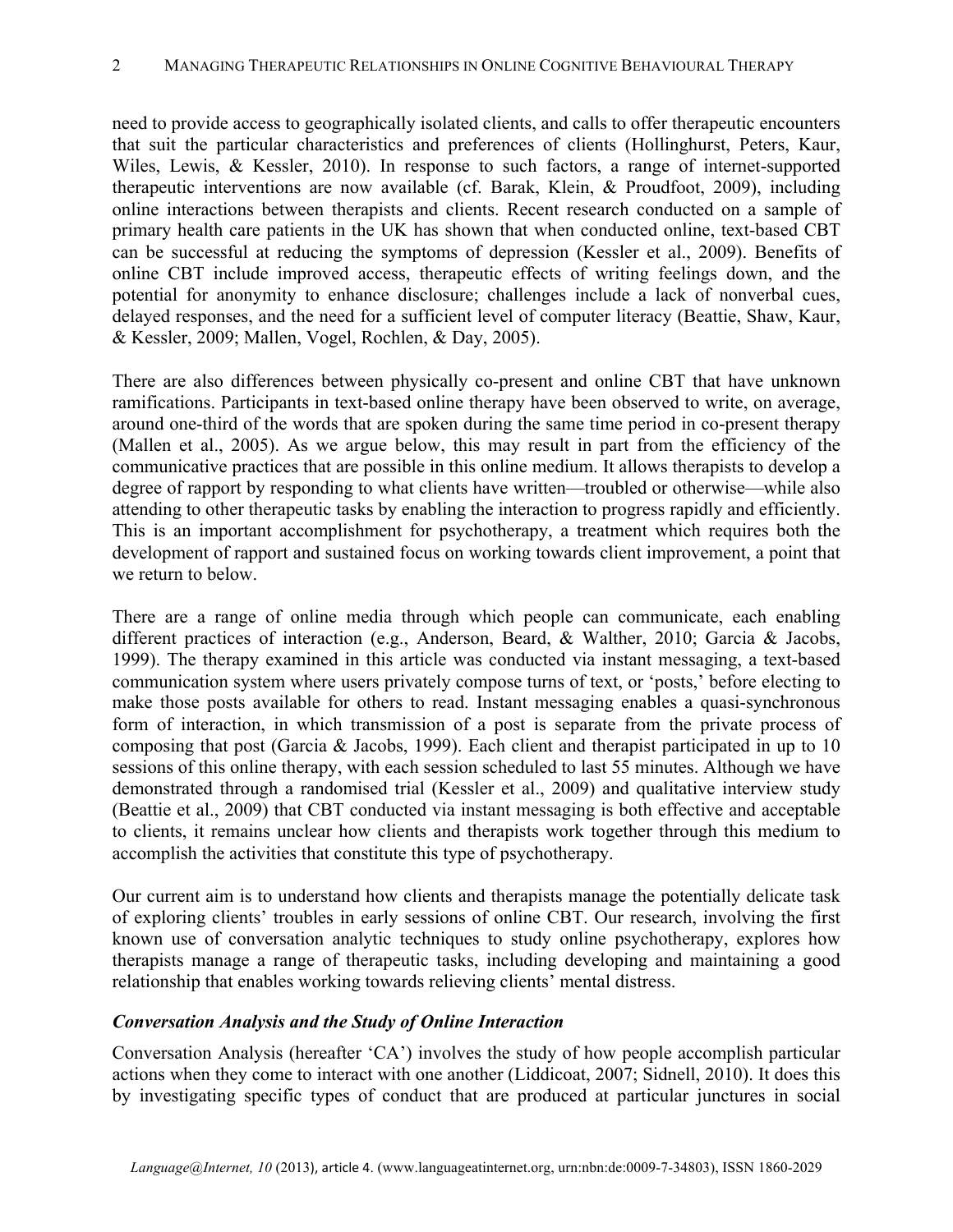encounters, providing an explanation of the commonsense understandings that the participants involved use to make sense of what is happening (Schegloff, 1995). Although originally devised to study what is described as mundane 'talk-in-interaction' (Schegloff, 1987), CA has application to the study of interactions conducted within institutional settings (Heritage & Clayman, 2010), as well as to study online interaction (e.g., Anderson et al., 2010; Garcia & Jacobs, 1999). CA research has identified how people utilise commonsense understandings of how interactions are ordered to understand what is happening on a moment-by-moment basis. However, CA has also demonstrated how interactional order can vary to suit particular contexts, institutional and otherwise. For instance, turn-taking in courtrooms differs substantially to that in mundane talkin-interaction (Atkinson & Drew, 1979). Similarly, online interaction can exhibit adaptations from the turn-taking practices used in co-present interaction (cf. Garcia & Jacobs, 1999). For instance, whereas overlap tends to be avoided in talk-in-interaction, in both synchronous and quasi-synchronous online interaction participants can successfully manage simultaneous message composition; this accomplishment appears to be systematically enabled by an ongoing record of composed turns to which participants can refer (Anderson et al., 2010; Garcia & Jacobs, 1999).

In our analysis, we build upon previous research which demonstrates that just as people orient to rules of turn-taking (Sacks, Schegloff, & Jefferson, 1974) and sequence organisation (Schegloff, 1968, 2007; Schegloff & Sacks, 1973) in mundane talk-in-interaction, they also orient to adapted versions of these rules in institutionalised forms of online interaction. For instance, in types of text-based online interactions where participants privately compose turns before publicly posting them (such as the data considered here), it can be difficult for recipients to be sure when a contribution will be forthcoming. Participants can deal with this by unilaterally by making a series of posts, not waiting for a response to one before they make another. However, unlike talkin-interaction, where there is no lasting record of what has passed, participants in text-based online interaction can interpret responses (if and when they are made) with reference to prior posts that are contained in the log record of the conversation (Garcia & Jacobs, 1999; Herring, 1999). Our analysis will build on findings from talk-in-interaction, examining the different ways in which therapists respond to and comment on the descriptions clients make within online psychotherapy.

#### *The Interactional Organisation of Discussing Troubles*

The research we present in this article contributes to wider CA studies of how people discuss troubles. Seminal work in this area argues that although conversations about troubles exhibit variation, the parties involved orient to an underlying organisation. One general pattern is the organisation of people into roles of troubles-tellers and troubles-recipients. The role of troublestellers is to describe the details of a trouble or troubles. Conversely, troubles-recipients should appropriately align with troubles-tellers' accounts through displays of affiliation (Jefferson, 1988; Jefferson & Lee, 1981).

Recipients' responses to new information, including troubles, are constructed in relation to the manner of the information just delivered. Maynard (1997, 2003) has identified three relevant factors: first, whether the information is novel; second, if it is novel, what the valence of the information is (i.e., whether it is good or bad); third, who the information has consequences for (what Maynard refers to as "consequential figures"). Each of these factors is established by participants during interaction. For their part, recipients can elect to treat (or not treat) a prior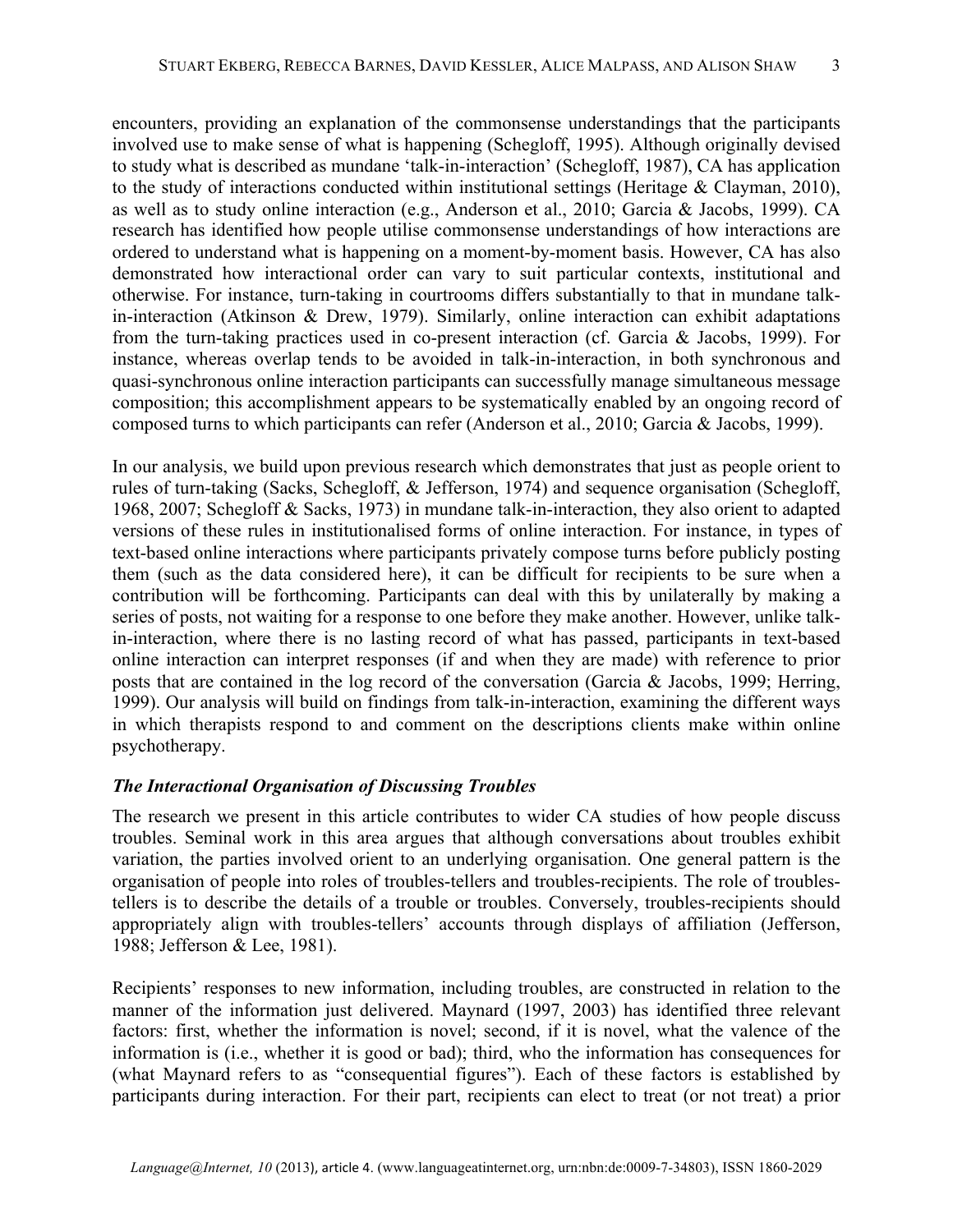turn as novel, as information with a particular valence, and with a consequential figure or figures. Therefore, whether some information comes to be discussed as novel, a trouble, and so on is an interactive accomplishment in which recipients play a crucial role. Our interest in this paper is in the context and manner in which therapists can, but need not necessarily, orient to the affective valence of clients' descriptions.

### *Rapport and Therapeutic Progress*

In early sessions of therapy, in addition to finding out about clients' troubles, therapists must develop rapport with clients while not becoming distracted from managing activities the CBT framework identifies as crucial for therapeutic change (Beck, Rush, Shaw, & Emery, 1979; Beck, 2011). A good working relationship between therapist and client is thought to be a vital precondition for this change to occur (Bordin, 1979; Horvath, 2005; Horvath & Luborsky, 1993; Kozart, 2002). The beneficial elements of the therapeutic relationship are typically studied with reference to the concept of the therapeutic alliance. This alliance is thought to be important in all forms of psychotherapy (Bordin, 1979; Horvath & Luborsky, 1993; Kozart, 2002), including CBT (Beck et al., 1979; Beck, 2011) and online psychotherapy (Cook & Doyle, 2002). It refers to the development and maintenance of a collaborative relationship focused on modifying psychological experiences that are negatively impacting upon the client (Horvath & Luborsky, 1993; Kozart, 2002). Although the precise nature of the therapeutic alliance has never been established, research has generally found that it is a moderate predictor of therapeutic outcome (Horvath, 2005).

Research has also determined that establishing a strong alliance in the early sessions of psychotherapy, in which a good sense of collaboration and trust is established, is crucial to the therapeutic process (Horvath & Luborsky, 1993). However, there is little research on specific actions that therapists can use to develop, let alone maintain, the therapeutic relationship (Horvath & Symonds, 1991; Kozart, 2002), and very little research on this process in online therapy (Mallen et al., 2005). The present study addresses this deficit, examining the interactional practices through which therapists and clients collaborate, moment-by-moment, in the process of online therapy. We focus on early sessions of therapy when clients and therapists are forming their relationship, and explore how both parties respond to therapists' requests for clients to provide information about their personal circumstances. Specifically, our research identifies how therapists orient to clients' contributions, while also maintaining focus on working towards client improvement.

#### **Method**

#### *Data*

Data for this study were collected from 22 client-therapist pairs (comprising 22 clients and 10 therapists) who participated in a qualitative study (Beattie et al., 2009) that ran parallel to a trial of online CBT for primary care patients with depression in the UK (Kessler et al., 2009). Each client interacted with a trained psychologist through an online service (http://www.psychologyonline.co.uk/). Clients could access up to ten sessions of therapy through the trial, each session lasting for up to 50 minutes. Their participation resulted in 149 sessions of therapy that were available for analysis. The mean length of therapeutic treatment was 6.8 sessions (SD = 3.5), with each session containing an average of 47.4 posts (SD = 23.2) and 1,229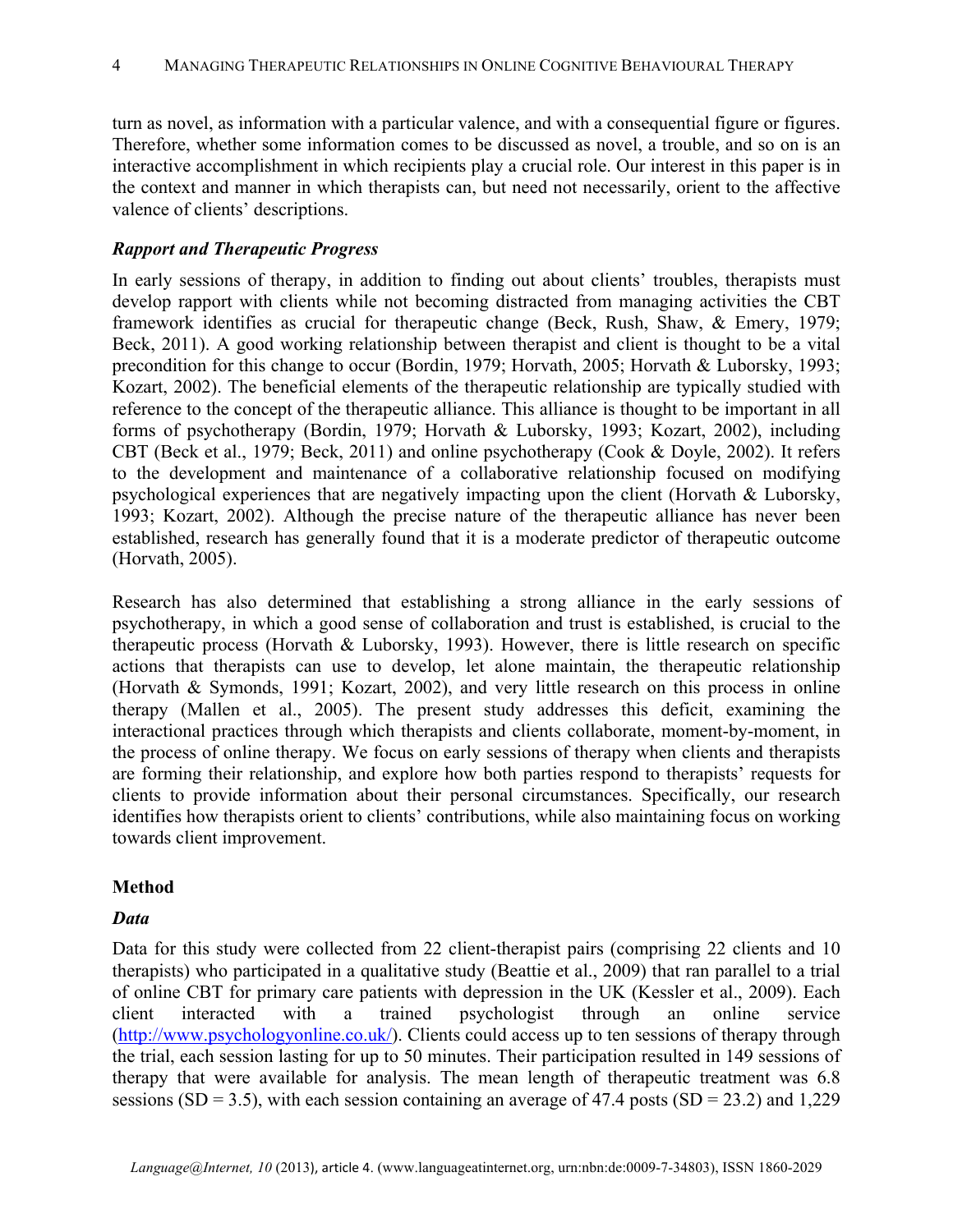words  $(SD = 431)$ . Participants provided written informed consent for their anonymised session transcripts to be examined for research purposes. The content of therapy sessions was recorded in a log that both therapists and clients could access.

Data incorporated in this paper are in the same format as the online logs that were available to the clients and therapists participating in therapy. Speaker labels on the left-hand side of the transcript correspond to the beginning of a post. There are occasions where a single participant has made several contiguous posts. This means that they have posted a turn before electing to continue composing another turn, which they also post before their interlocutor has transmitted a post; a practice that results in disrupted adjacency (Herring, 1999). Fragments from the session logs that are reproduced in this report have only been modified in three ways. First, names have been replaced with pseudonyms, in order to protect participant anonymity. Second, post numbering has been added as a reference point. Third, boldface font, a feature not available to participants, is used to highlight practices that are of particular analytic interest.

#### *Analytic Approach*

CA provides an increasingly recognised approach to psychotherapeutic process research (Peräkylä, 2004), and there has been a burgeoning of research in this area in recent years (e.g., Peräkylä, Antaki, Vehiläinen, & Leudar, 2008b). The present study used a standard CA approach in which a corpus of data was qualitatively examined to identify recurrent ways in which people contributed to online psychotherapy. We built collections of different types of interactional practices that were used at the same juncture (in this case, what therapists did following clients' responses to questions) and studied them to determine what different types of actions were accomplished by these practices. In line with the focus in CA on how people make sense of their social interactions, our analysis is concerned with how participants themselves react to the actions we study (ten Have, 1999). Due to space constraints, we report just a few instances from our data sets to illustrate the analysis we have generated.

As discussed earlier, text-based online interaction is, in many ways, distinct from talk-ininteraction. It does not, for instance, have many of the paralinguistic features of speech, such as intonation, the uses of which are demonstrably relevant for participants involved in co-present psychotherapy (Fitzgerald & Leudar, 2010; Freese & Maynard, 1998; Labov & Fanshel, 1977). These are not, however, analytic constraints, but rather they are systemic constraints for which the participants themselves must find solutions (cf. Schegloff, 1972). Our analytic task is to identify the practices that they use to accomplish this, by focusing on the information that was made publicly available to both participants in an interaction (cf. Garcia & Jacobs, 1999).

The principal constraint on our analysis is that it was not possible to access information about the length of time between the posts that were made by participants (i.e., the silence between posts). This information was available to participants, through their subjective experience of the temporal distribution of posts, but not to us as analysts. This meant we were unable to examine the impact that silence between the posting of turns might have on a progressing interaction, unless participants made this explicitly relevant in their posts. We therefore avoid making analytic claims that rely upon this information.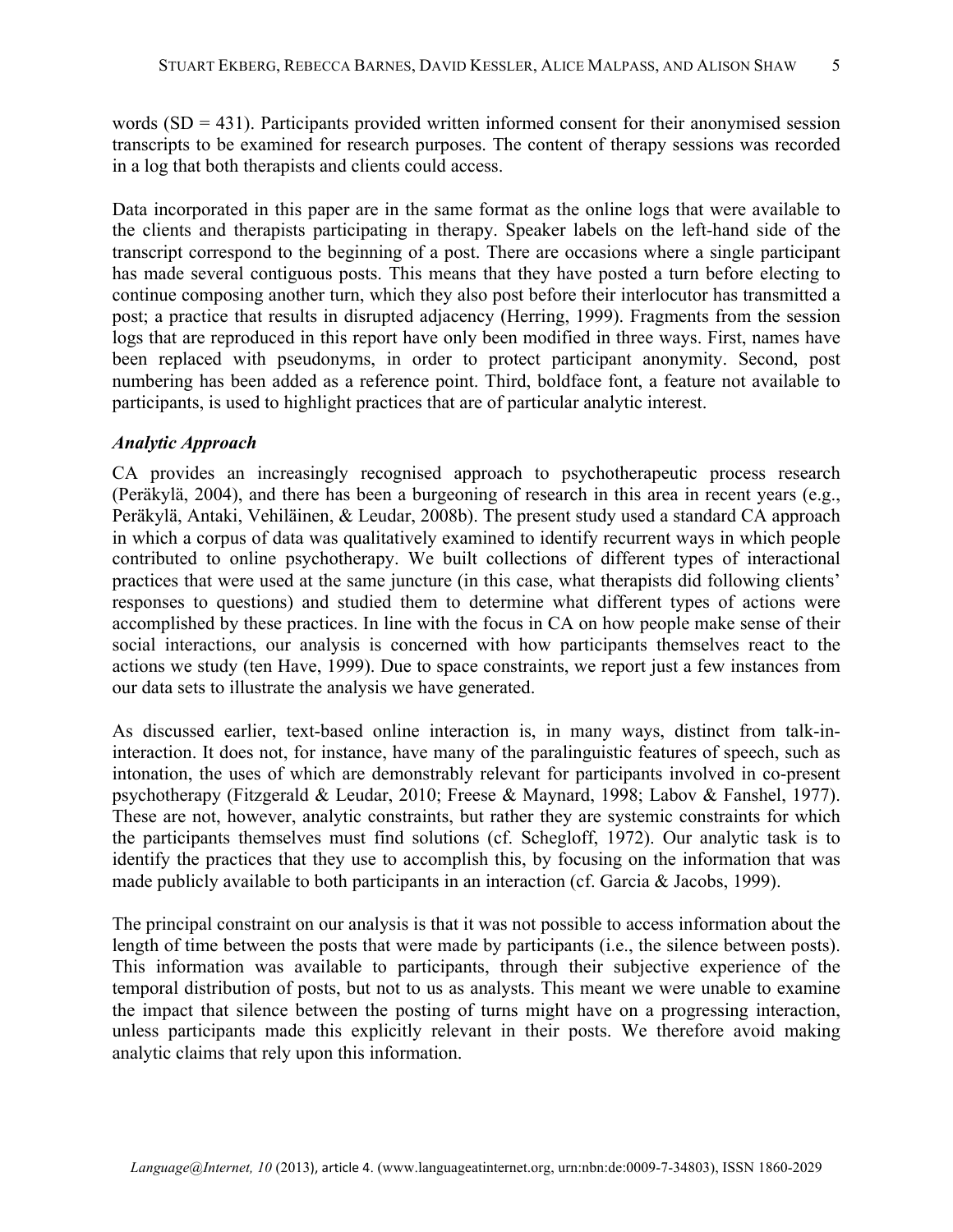### **Analysis**

In the early sessions of psychotherapy that we studied, understandings of the particulars of clients' experiences were commonly arrived at through successive requests for information. That is, therapists would ask a series of questions and clients usually responded, in turn, to each of these. In responding, clients introduced a range of topics, ranging from descriptions of their inner mental experience to matters that extend beyond themselves (the dynamics of relationships, the external pressures that come from a particular job, etc). Although the basic organisation of sequences of interaction was into adjacency pairs (Schegloff, 1968, 2007; Schegloff & Sacks, 1973), we found that these question-response sequences could be expanded to include a 'third position object.' These objects were found to respond to the client's prior turn in some way, while also nominating a closure of the sequence in order to move to a further matter (Schegloff 1986, 2007; ten Have, 1991). We explain this further shortly.

The focus of our analysis is two different but common third position objects: thanking and commiseration. The latter involves therapists' orienting to the affective valence of clients' descriptions, whereas thanking involves no such orientation. In order to demonstrate that therapists need not orient to affective valuence, we turn to cases of thanking first.

#### *Not Orienting to Affective Valence: The Practice of Thanking*

The first example of thanking comes from an initial session of therapy between a therapist (Stephanie) and her client (Amanda). The data fragment begins partway through the session. Amanda has already described her symptoms as having intensified following the breakdown of an abusive relationship, and immediately prior to the beginning of the fragment, she has described her current challenges in caring for her granddaughter Bianca. Stephanie then seeks information about Amanda's children.

#### **(01) Online CBT: P54-T4-S1**

| 45 | [Stephanie]<br>[Amanda] | Tell me about your children and how they're getting on.<br>I have four children Susan, has 6 children two at Uni. Susan is                                                                                                                                                                                                                                                               |
|----|-------------------------|------------------------------------------------------------------------------------------------------------------------------------------------------------------------------------------------------------------------------------------------------------------------------------------------------------------------------------------------------------------------------------------|
| 46 |                         | doing a Science degree with open uni. Susan is divorced.                                                                                                                                                                                                                                                                                                                                 |
| 47 | [Amanda]                | Christopher has two sons that he hasn't seen for years. His<br>partner took them aboad. He is single.                                                                                                                                                                                                                                                                                    |
| 48 | [Amanda]                | Michael has no relationship or children. He has had mental                                                                                                                                                                                                                                                                                                                               |
| 49 | [Amanda]                | health problems since he was about 20. He is also recovering<br>from a heroin habit - has methadone script. He is lovely<br>company and has encouraged me to get back to the<br>allotment. Mary (Bianca's mother) now divorced. Has four<br>other children and has changed dramatically from when she<br>was young. Capable and managing well. Gives Bianca quite<br>bit of support too. |
| 50 | [Stephanie]             | Thankyou for all that info. Are your children all from the<br>same marriage?                                                                                                                                                                                                                                                                                                             |
| 51 | [Amanda]                | Yes, Their dad, Andrew, left when Mary the youngest was 18<br>mths old. He has not bothered with keeping contact with the<br>children                                                                                                                                                                                                                                                    |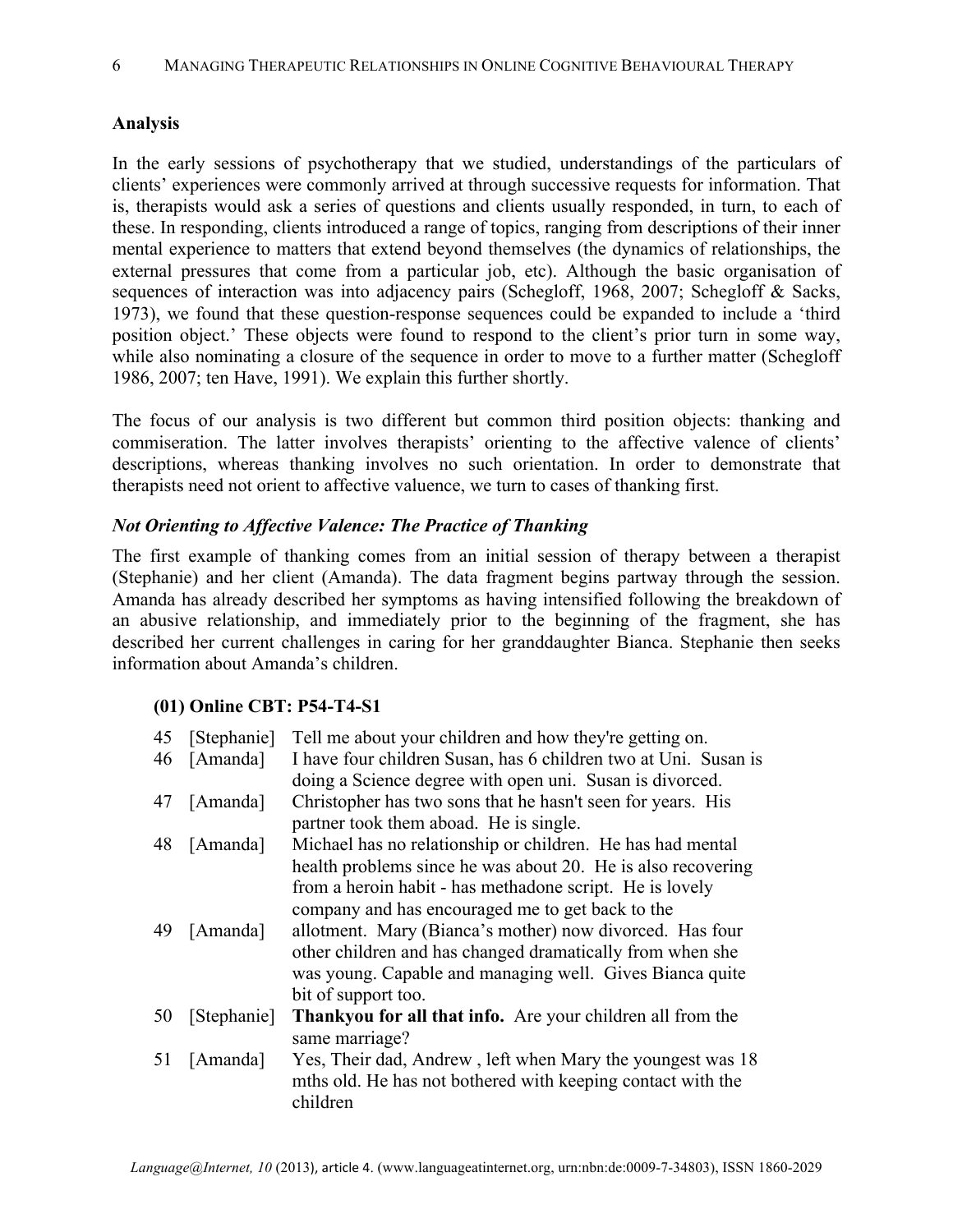The focal practice of thanking is highlighted with boldface in post 50. However, in order to appreciate that practice, it is important to consider the sequence of its production. Stephanie has sought information about Amanda's children at post 45 and, in response, Amanda describes each of her children by name. Once Amanda has finished, Stephanie's post contains two components. The first, in which she thanks Amanda, is located in 'third position' (Peräkylä, 2004, 2010; Schegloff 1992, 2007; ten Have, 1991). This third position object is directly responsive to Amanda's preceding description, insofar as it acknowledges what Amanda has written, rather than moving to another matter. What is of interest about this particular comment is it treats Amanda's prior posts as having conveyed information. It does this in two ways. First, Stephanie thanks Amanda for having produced the sort of response that she was seeking. That is, she asked Amanda to tell her about her children and in thanking accepts that Amanda has done what she has been asked. Second, in writing "thank you *for all that info*" (emphasis added), Stephanie displays her understanding that what Amanda has produced is *information*. She does not orient to that information as something troublesome by, for instance, commiserating with Amanda's situation. As we shall observe, treating a turn in this way is different from orienting to the negative personal impact of events described by clients.

It is worth considering why Stephanie responded in this particular way. Although Amanda has described the very complicated lives of her children, her description does not explicitly foreground, at least at this point, the impact of her children on her personally (an exception is the positive personal impact described at the end of post 48 and the beginning of post 49, but this is followed by a return to a more affectively 'neutral' description of her children). As mentioned above, Maynard (1997, 2003) has argued that whether information is to be treated as novel, a trouble, and so on is an outcome that is accomplished in interaction. It is not the case, for instance, that the status of information is automatically determined by categorical relationships such as ties of kinship. Amanda's description is not necessarily something that has positive or negative implications for herself, simply because it is about her children. Her posts merely list information, being generally comprised of short sentences, rather than as a narrative about personal troubles. Although many circumstances she describes are clearly unfortunate, her description does not highlight personal negative consequences. These may exist, but they are not conveyed by Amanda at this point. Her response to Stephanie's request, therefore, is composed as information-giving rather than as troubles telling, and this is how it comes to be treated by Stephanie. Given that the focus of therapy is Amanda, Stephanie here elects to treat Amanda's posts as providing information without an affective valence that warrants comment.

Having accepted, in third position, the information that Amanda provided, the second component of Stephanie's turn is to ask a new question, which initiates a new sequence. Although this new question continues the topic of Amanda's children, it moves away from the details Amanda provides about them, to seek new information. This is what we routinely identify as a taskfocused move, made by the therapist, to advance the therapy in some way. Prefacing this with a third position thanking allows therapists to explicitly acknowledge clients' contributions, before making this move. Third position thanking therefore functions as a sequence-closing third (Schegloff, 1986, 2007).

A similar practice, more truncated in form, can be observed in the next instance. It comes from a second session of therapy in which the therapist has sought to continue the activity of collecting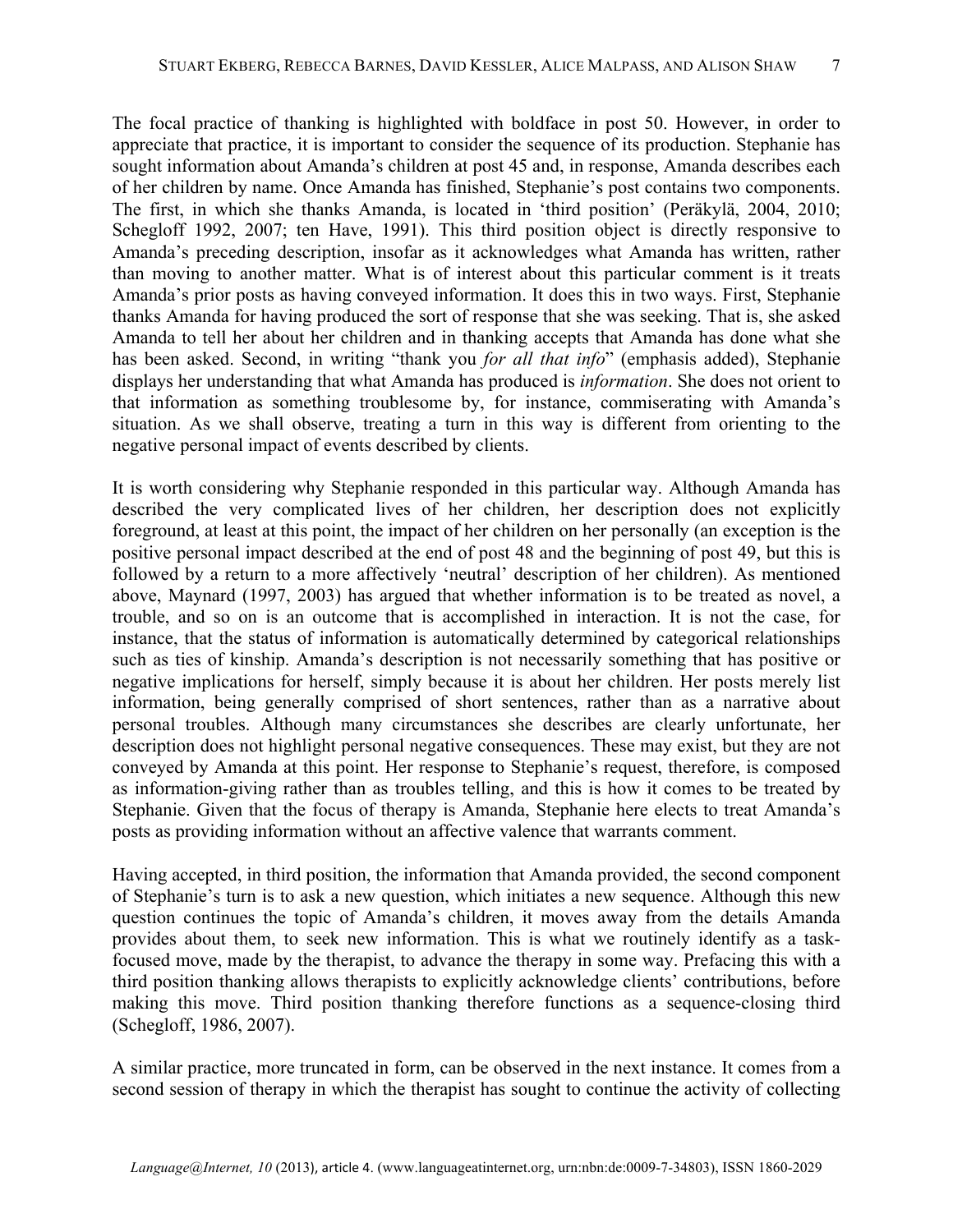information about the client's personal history that was initiated in the first session. Prior to this fragment, the therapist (Mark) and his client (Brenda) discussed one of Brenda's past relationships. Mark's assessment at the beginning of post 39 relates to that topic, which he closes down to inquire about Brenda's physical health and fitness.

## **(02) Online CBT: P9-T1-S2**

| 39 | [Mark]   | That is a long relationship. Hope you don't mind, I am going to<br>switch topics, but would like to talk more about your |
|----|----------|--------------------------------------------------------------------------------------------------------------------------|
|    |          | relationship another time. How would you describe your health<br>and fitness?                                            |
| 40 | [Brenda] | i describe it as bad i drink eat junk food and not a lot of                                                              |
|    |          | exercise but this is only the last year                                                                                  |
| 41 | [Mark]   | How different was it before the last year?                                                                               |
| 42 | [Brenda] | i was interested in doing things and enjoyed and tried different<br>things                                               |
| 43 | [Mark]   | <b>Thanks.</b> How much do you drink in a typical day or week<br>now?                                                    |
| 44 | [Brenda] | used to drink daily now 2 or 3 nights average of 8 pints of lager                                                        |

Following Brenda's response to Mark's request for information, Mark probes an aspect of that response in his next question in post 41. In pursuing the final aspect of Brenda's preceding post, that this "bad" state of affairs only relates to "the last year," Mark constructs his further request as specifically building on what Brenda has just posted. It is worth considering why Mark does not use a third position object to preface his question at post 41. As this question is topically connected to the prior sequence, it would be premature for Mark to thank Brenda for her first response; his question is designed to solicit further information that was evidently missing from Brenda's previous response. In contrast, following Brenda's response to this follow-up request in post 42 and before moving to ask another question, in post 43 Mark explicitly replies to Brenda's response by thanking her.

As in fragment 1, but on this occasion with a single lexical sequence-closing third, Mark accepts that Brenda has provided the information he was seeking. Also, as with fragment 1, the thanking casts her response as mere information, not as a description of troubles. Although Brenda describes her health and fitness as "bad," she does not associate this with negative personal consequences and describes it as temporary ("but this is only the last year," post 40). Therefore, Mark is not responding to an apparent troubles telling. In contrast with our analysis of fragments 4 and 5 below, the therapists' treatment of their clients' contributions as information orients to the relatively neutral affective valence of the descriptions that the clients provided.

Following his thanking, which functions as a sequence-closing third, Mark continues in the same post to initiate a new sequence in which he asks another history-taking question. Although his question maintains discussion about lifestyle, the focus shifts to alcohol consumption specifically (using the colloquial term "drink" that Brenda had already used in post 40). This move is interpolated by thanking, a means by which Mark can accept Brenda's response, before moving to discuss something different. It is consistent with our observation regarding fragment 1, that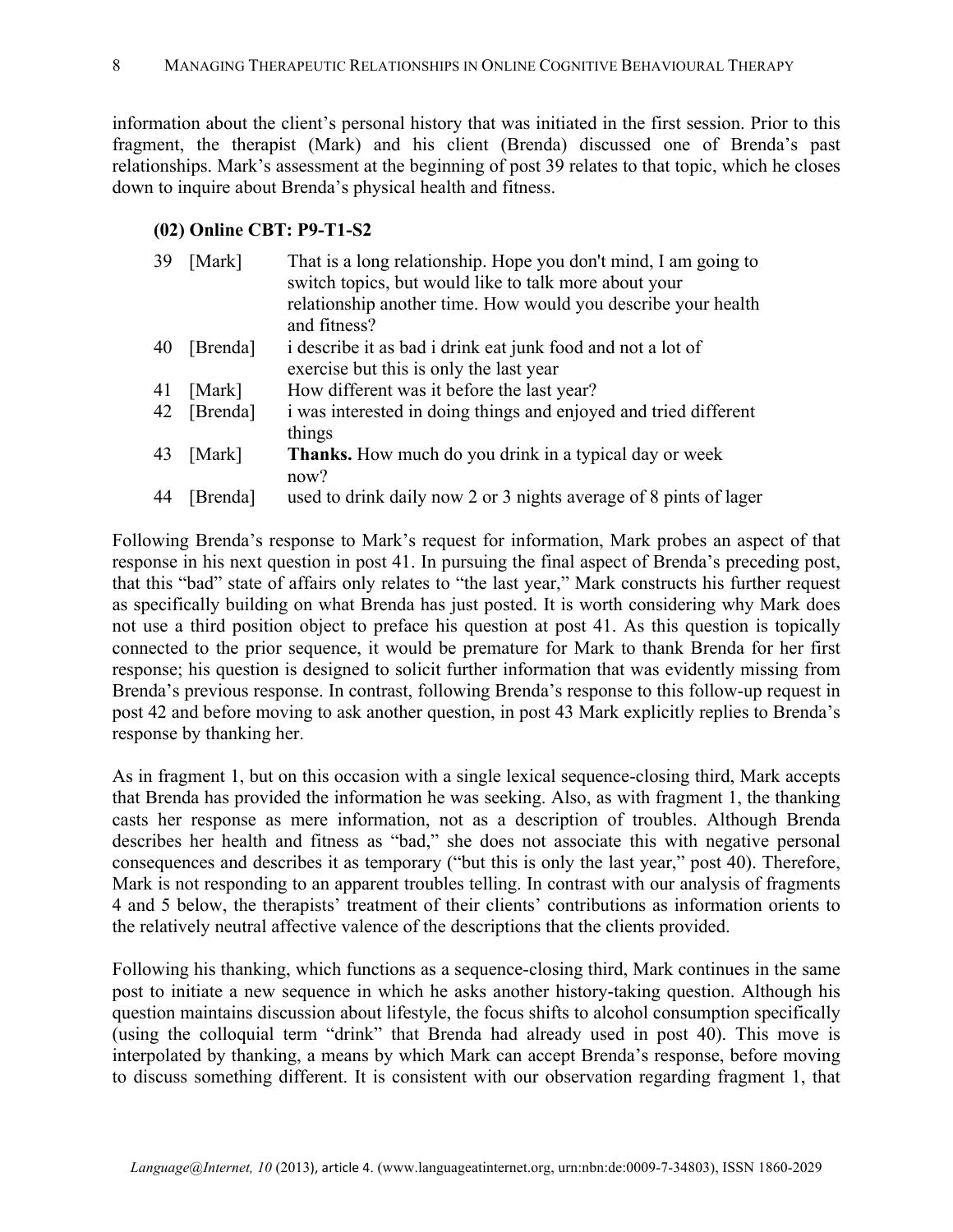thanking is a means by which therapists can accept the prior content of the discussion before moving to another matter.

In the above fragments, thanking was used to move from one question to another, thus progressing the therapist's agenda. However, as the next fragment illustrates, explicit acceptances of clients' contributions are not normatively necessary. Therapists can, following clients' responses to their questions, directly proceed to ask a topically unrelated question. What the following fragment also shows, however, is how thanking can be used by a therapist to move between different phases of the consultation—in this case, the 'assessment' and 'goal-setting' phases. Fragment 3 begins early in the second session of therapy of a different dyad. The therapist, Holly, seeks to continue the assessment that was postponed by the end of her first session with Mary.

### **(03) Online CBT: P72-T5-S2**

| 17 | [Holly] | To continue with our assessment from last time can you tell me<br>more about your family and childhood background, school and<br>further education?                                                                                                                                                                                                                                                                                                                                                                                                                                           |
|----|---------|-----------------------------------------------------------------------------------------------------------------------------------------------------------------------------------------------------------------------------------------------------------------------------------------------------------------------------------------------------------------------------------------------------------------------------------------------------------------------------------------------------------------------------------------------------------------------------------------------|
| 18 | [Mary]  | We lived in [Area] until I was 9. My mother married MY<br>stepfather when I was 3 and a half. He was a good man and I<br>was his eldest child to all iontents and purposes even his family<br>were good. We moved to [Area] and my mother had 3 more<br>children so I had 3 sisters and a brother. I went to the local<br>school. Left at 16, but before I'd taken any examx thought I<br>could cope in life without them. We werer quite poor and my<br>money was needed. I did various dead end jobs til 18 and then<br>was lucky enough to get in to [Name] hospital to do my<br>training. |
| 19 | [Holly] | Lat time you mentioned your physical health had deteriorated.<br>What medical problems have you had in the past or are current?<br>Any operations, long term illnesse? Are you taking any<br>medication?                                                                                                                                                                                                                                                                                                                                                                                      |
| 20 | [Mary]  | I have COPD and rheumatism, which makes walking etc<br>difficult. I also Have Sleep Apnoea and am in the middle of a<br>CPAP test. I use 2 inhaleres and take thyroxine, slophypllin and<br>diuretics daily. I've had 3 C sections when I had the children<br>and a couple of minor one,                                                                                                                                                                                                                                                                                                      |
| 21 | [Holly] | Have you had any past mental health problems? Any<br>counselling or seen any other mental health professionals etc?                                                                                                                                                                                                                                                                                                                                                                                                                                                                           |
| 22 | [Mary]  | Yes over the years, Ive had my teeth wired together 3 times and<br>saw A psychiatrist all through that. I LAST SAW A psychiatrist<br>in the early nineties but that wasn,t too successful as I thought<br>at the time I preferred women to men and the psychiatrist was<br>male.                                                                                                                                                                                                                                                                                                              |
| 23 | [Holly] | Finally do you drink alcohol, if so how much daily/weekly? Do<br>you smoke? Do you take any other recreational drugs?                                                                                                                                                                                                                                                                                                                                                                                                                                                                         |
| 24 | [Mary]  | I drink weekends mostly, nowhere near what I used to. 3/4 pints                                                                                                                                                                                                                                                                                                                                                                                                                                                                                                                               |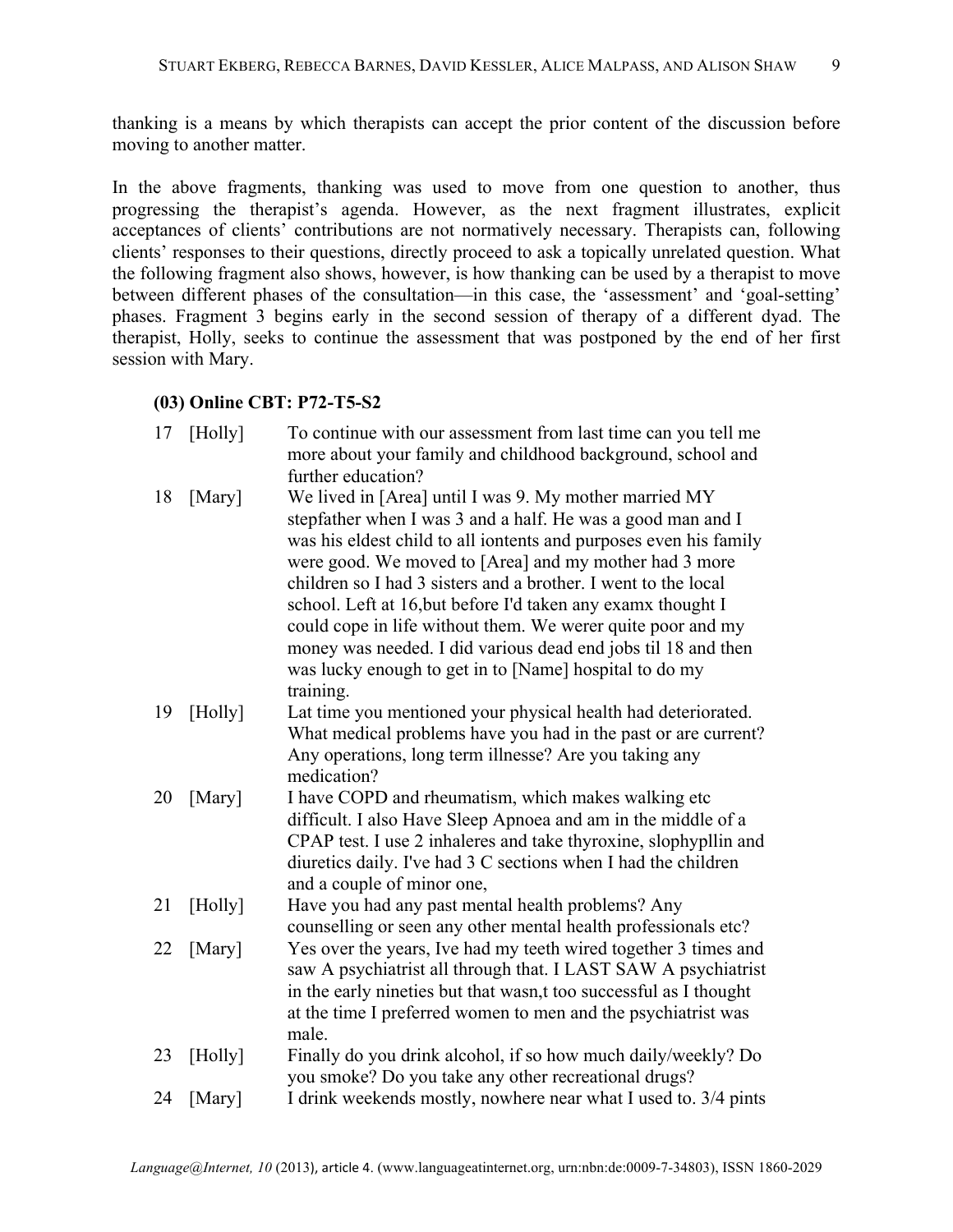|            | of lager if that I gave up smoking 20odd years ago. Drugs have |
|------------|----------------------------------------------------------------|
|            | never been my scene.                                           |
| 25 [Holly] | Thank you. Shall we move on now to agreeing some               |
|            | therapeutic goals?                                             |
| 26 [Mary]  | Yes please.                                                    |

Between posts 17 and 24, Holly makes a series of requests for information, and Mary responds to each in turn. Holly does not provide a third position acceptance of Mary's responses, however, until post 25. This highlights that the practice we have been considering is discretionary. As Sacks identified, questioners have "a reserved right" (1992: V1: 264) to follow a recipient's response with another turn. It is a right that is discretionary and need not be exercised. We find that therapists can utilise the third position space to comment on and convey an understanding of clients' prior conduct. In this sense, and consistent with the related instances in our data set, Holly's third position thanking at post 25 is an acceptance that Mary's prior turns have provided the information that was requested. Moreover, that information is treated as mere information or, to put it another way, as having a neutral affective valence.

In studies of talk-in-interaction, thanking has been shown to be co-opted into closing down conversations (Schegloff 2007; Schegloff & Sacks 1973). In instances of online CBT that we have examined, it is often used as a sequence-closing third. In this sense, thanking is also a closing-relevant practice when deployed in this position. As we have seen, thanking is an appropriate way for therapists to treat prior turns as providing information with a relatively neutral affective valence. In the next section, we explore instances where therapists respond to affective valence in clients' posts and thereby manage orienting to affect, while also remaining focused on the practical tasks of therapy.

## *Orienting to Affective Valence: Commiserating*

In contrast to what was observed above, therapists can, in third position, explicitly orient to a client's prior post as containing more than just information. They can describe a personal stance taken towards that information, claiming a positive or negative status for clients' descriptions. Due to space constraints we only examine one type of action here: commiserating. The following fragment contains one such instance. It occurred early in a first session involving a therapist (Stephanie) and her client (Jennifer). The beginning of the fragment follows remarks Jennifer made about her poor short-term memory and taking a natural serotonin supplement. On the basis of this, and presumably in the context of a client seeking treatment for depression, in post 9 Stephanie makes a connection between Jennifer's expressed poor memory and her apparent low mood.

## **(04) Online CBT: P53-T4-S1**

|                | 09 [Stephanie] yes, poor memory can be a real inconvenience when your mood |
|----------------|----------------------------------------------------------------------------|
|                | is low, tell me a little bit about your situation?                         |
| 10 [Stephanie] | when did you go to see the doctor? how long have you been                  |
|                | feeling this way? is this the first time you've felt low?                  |
| 11 [Jennifer]  | i went to see the doctor after bad work situation she suggested            |
|                | this treatment she is very good, suggest i try this to see if it           |
|                | helps. have been suffering from depression for 7 years, took a             |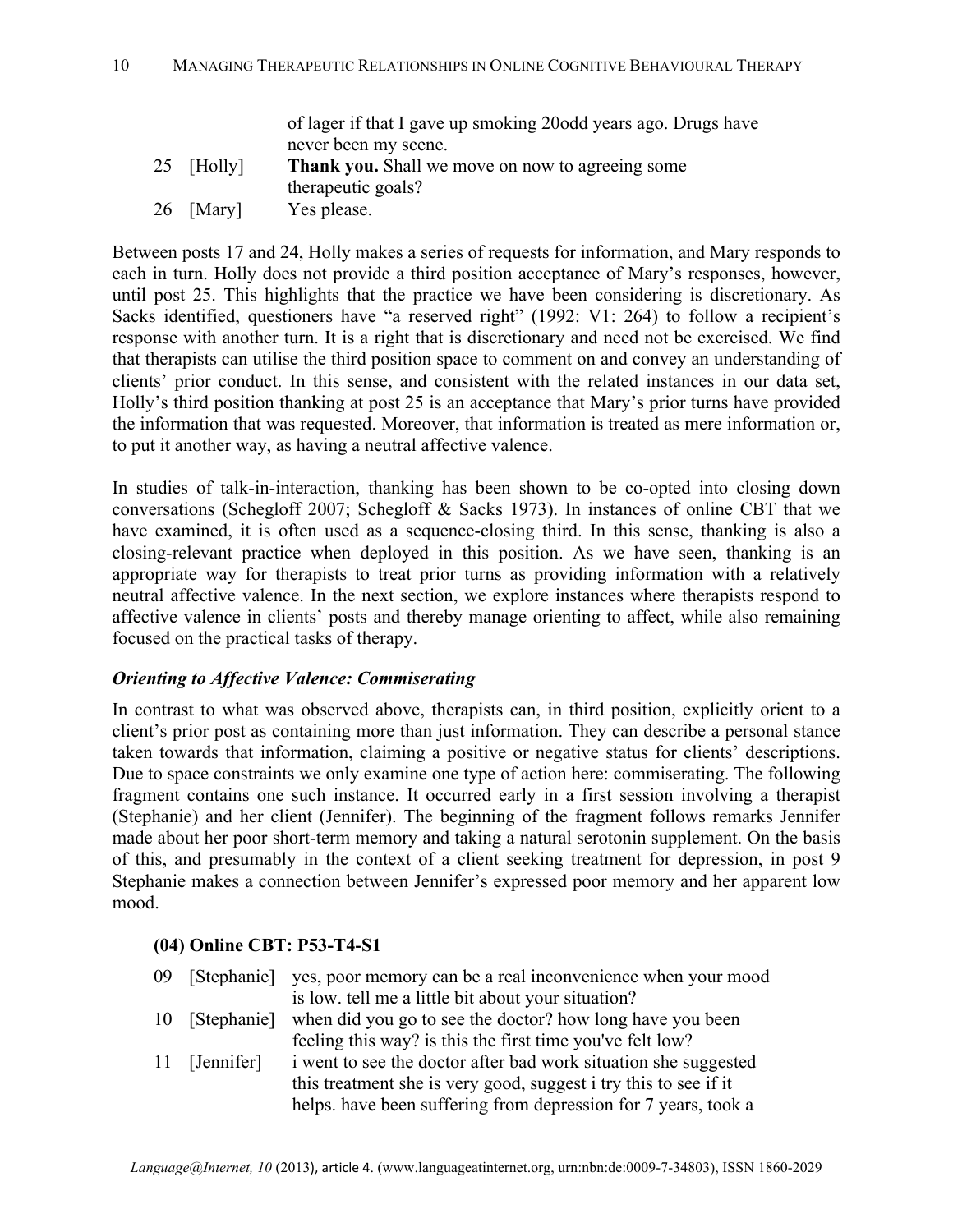|    |               | course of anti-depression for 4 months back in 2000, this helped   |
|----|---------------|--------------------------------------------------------------------|
|    |               | but came off because i did not want to the dependent.              |
| 12 | [Stephanie]   | has there been a time in the 7 years when you have felt well? is   |
|    |               | the work situation ongoing?                                        |
| 13 | [Jennifer]    | always well enough to work, always function well at work, but      |
|    |               | tend to stay indoors and not socialise, cut myself off for 7 years |
|    |               | now.                                                               |
| 14 | [Stephanie]   | i'm sorry to hear that jennifer. what about the bad work           |
|    |               | situation, can you tell me a bti more about it?                    |
|    | 15 [Jennifer] | i am a careers advisor, worked in wales, finished 2 weeks ago,     |
|    |               | after being on sick leave for a month, ((Jennifer's telling)       |
|    |               | continues)                                                         |

Having asked Jennifer, in post 9, to describe her situation, Stephanie follows with another post in which she makes multiple requests for information that specifically relate to the history of Jennifer's depression. In response to these questions, Jennifer provides a range of information. Stephanie then elects, in post 12, to probe two aspects of Jennifer's response. She first asks whether Jennifer has continually experienced symptoms during her depression. She then asks whether Jennifer's work situation is ongoing. Although Jennifer replies in post 13 that she is always capable of working, she continues to explain that she has been otherwise socially isolated for the entire seven years. She prefaces this explanation with "but," marking what follows as an exception to her preceding description. It is at this juncture that Stephanie elects to use the third position slot to comment on Jennifer's response.

The third position comment Stephanie employs in post 14 is located in the same sequential position as those considered above, following a client's response in a question-response sequence. What differs, however, is the affective status of the post to which Stephanie's third position comment responds. In the instances considered above, the descriptions were composed by clients, and treated by therapists, as mere information. Essentially, clients provided, and were accepted as having providing, the information that had been solicited. In this fragment, however, Jennifer's response describes a deleterious state of affairs and establishes how this impacts her personally. Although she represents herself as someone able to adequately cope professionally, she sets this in contrast to her long-standing social isolation outside of work. Stephanie's third position remark is made in the context of this description of negative personal consequences.

As with fragments 1 to 3, Jennifer's response in post 14 contains two separate components. The first responds directly to Jennifer's preceding talk, while the second initiates a new sequence in which Stephanie pursues her earlier unanswered question about Jennifer's work situation. The first component, located in third position, differs from the preceding instances in that it does not treat Jennifer's prior posts as mere information. Although that post did produce novel material, it also portrayed an aspect of Jennifer's life negatively. Jennifer establishes herself as a 'consequential figure' (Maynard 1997, 2003) in her account. In response, Stephanie displays an explicit personal stance towards the information contained in Jennifer's response by commiserating with her situation. This distinguishes this practice from its counterparts in fragments 1 to 3. Otherwise its function is the same. It is a sequence-closing third that prefaces a task-focused move in which Stephanie asks another question.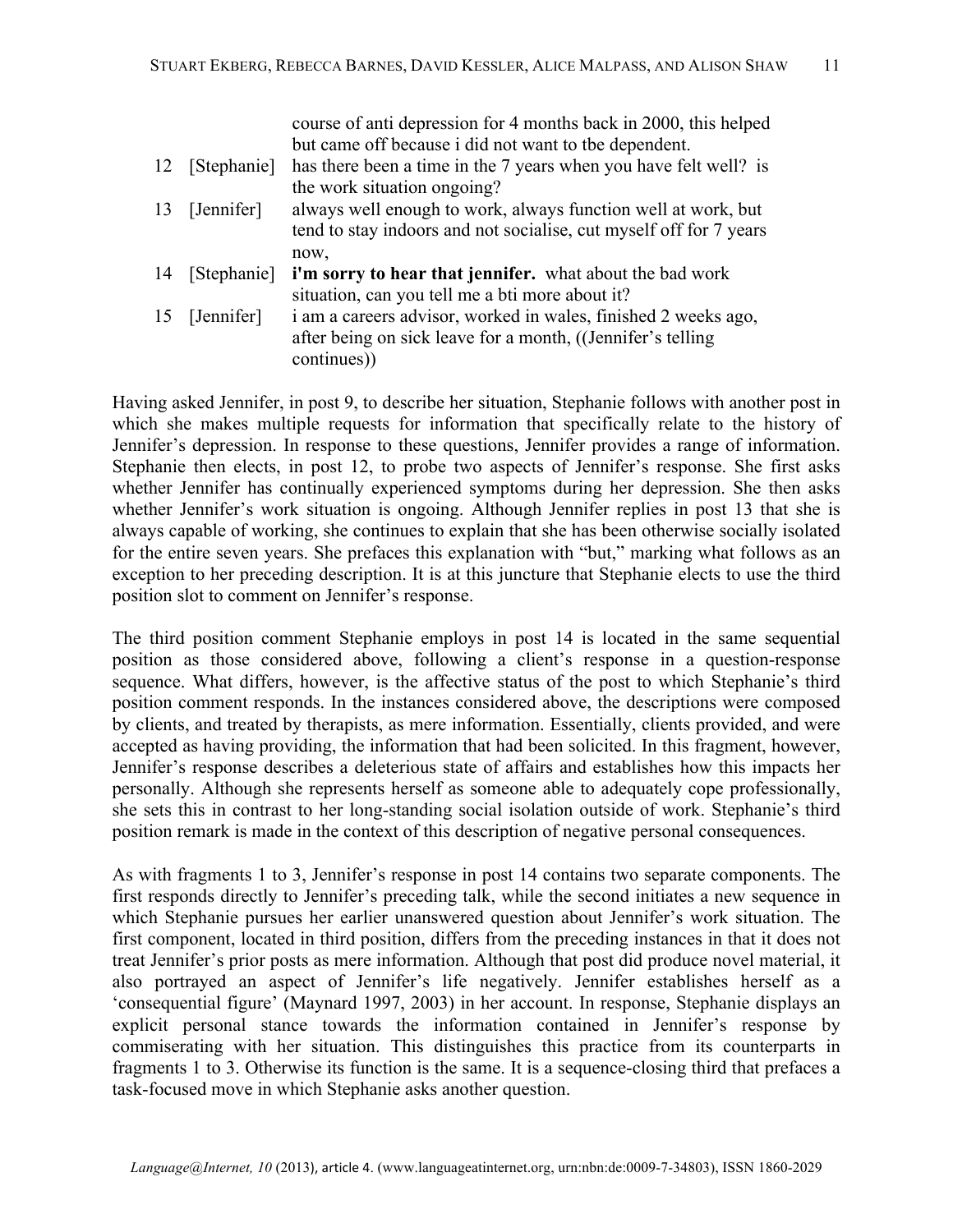The following fragment involves the same practice of commiserating as we observed in fragment 4. It comes partway through a first therapy session involving a therapist Mark and his client Debra. Debra had earlier reported: a bad relationship, experience of child abuse, and a bad relationship between her marriages. Mark eventually, in post 67, comes to ask about Debra's bad relationship between her marriages.

### **(05) Online CBT: P8-T1-S1**

| 67 | [Mark]  | Culd you tell me what was bad about the other relationship you    |
|----|---------|-------------------------------------------------------------------|
|    |         | mentioned, pelase?                                                |
| 68 | [Debra] | i met a man out of the evening post lonley heart coloum, and      |
|    |         | with a week he moved in, then after a whilehe kicked my son in    |
|    |         | the backand was being mean to me. it was goin to gOo to           |
|    |         | court                                                             |
| 69 | [Debra] | and after he wasnt a loud back in the house, when the case failed |
|    |         | to go he worked his way back in and started to abuse me beat      |
|    |         | me and raped me the kids were taken away.                         |
| 70 | [Debra] | and i wasnt allowed any' unsupervised contact for 3 months, on    |
|    |         | my own.                                                           |
| 71 | [Mark]  | I'm sorry to hear that. Have the kids been returned?              |
| 72 | [Debra] | yes it took 3 months to get them back this was about 5 yrs ago.   |

Mark's comment on Debra's response is in a near identical fashion to Stephanie's response in fragment 4. In post 71, he commiserates with Debra's situation generically, by using the deictic referent "that" to tie to Debra's prior posts. This commiseration prefaces Mark's initiation of a new sequence, in which he asks Debra to provide information that is ostensibly missing from her prior description. Thus, although he remains on topic, Mark's question seeks a very discreet piece of information which is apparently important for his professional understanding of Debra's situation. The sequence-closing third practice of commiseration allows Mark to orient to aspects of Debra's response that are likely to have had considerable impact on her. Moreover, the practice allows Mark to make this orientation in an efficient way, before moving to pursue his own agenda.

The other-attentiveness exhibited by the therapists to the troubles expressed by clients in fragments 4 and 5 has been previously noted to be more characteristic of mundane than institutionalised forms of interaction (Jefferson, 1984; Jefferson & Lee, 1981). What we might be observing here, in an institutional environment where establishing rapport is important, is a practice therapists can use to affiliate with clients before moving therapy in a task-focused direction. There is growing evidence that orientations to the affective valence of clients' descriptions, when made by therapists in physically co-present psychotherapy, tend to occasion at least minimal responses from clients (Peräkylä, 2010; Ruusuvouri, 2005, 2007; Voutilainen, Peräkylä, & Ruusuvouri, 2010b). However, in this particular type of quasi-synchronous online interaction, participants are able to compose their posts privately before making them available to their interlocutor. This provides space to string together components that would be liable to being responded to as a complete turn in synchronous talk-in-interaction. In quasi-synchronous text-based interactions like the one considered here, recipients tend to withhold responding until after receiving a post (Garcia & Jacobs, 1999). This enables authors to compose the sort of multi-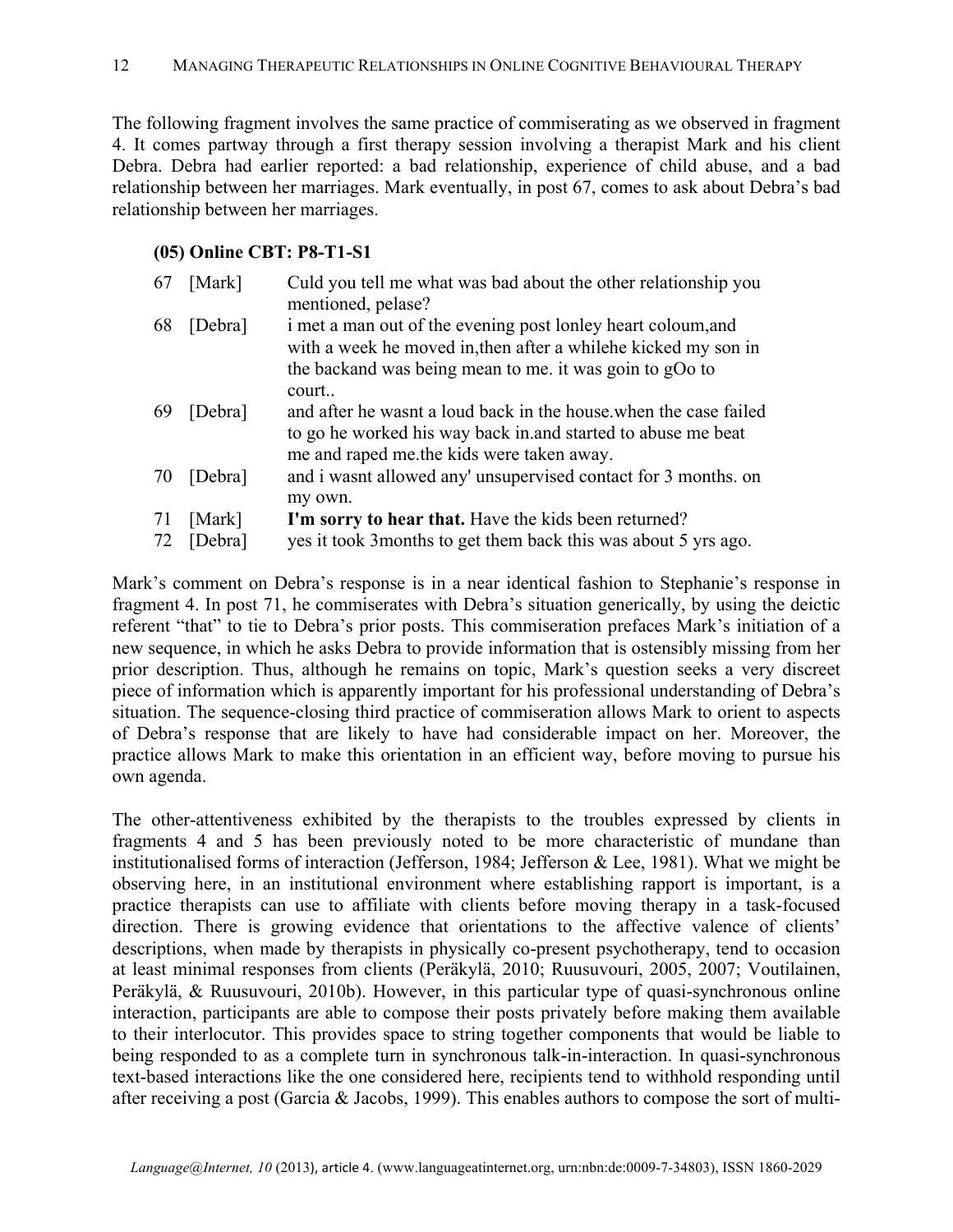unit posts that we have been examining. We may therefore be observing a practice that is practically suited for use in text-based online interaction.

#### **Discussion**

In this article we have considered two different third position objects found in posts made by therapists in quasi-synchronous text-based online CBT. Both orient to the information clients provide before moving the interaction in a task-focused direction. We have identified how these practices function as sequence-closing thirds, and that therapists can elect to use them to orient to the affective valence in an efficient way. This position represents an opportunity for therapists to develop rapport with clients. Moreover, due to the interactional modality of quasi-synchronous text-based psychotherapy, therapists can also accomplish this without deferring other tasks aimed at contributing to the reduction of clients' mental distress. This finding supports existing arguments (Jefferson & Lee, 1981; Maynard, 1997; 2003; Terasaki, 2004) that information only tends to be treated as good or bad news, or as a trouble, if it is interactionally established as such. In accomplishing this, both parties can play a role.

Establishing, developing, and maintaining rapport in practitioner-client interactions can pose problems for professionals like psychotherapists. A key occasion when rapport-building is possible—following troubles tellings—is also the point during the interaction where a professional could legitimately make a task-relevant response (Jefferson & Lee, 1981), such as making a request for further information. Although developing rapport is evidently important, task-relevant responses are also crucial, as they function to advance the problem-solving orientation of the consultation as a whole (Ruusuvouri, 2005, 2007). The choice between attending to the affective aspects of clients' descriptions, and thereby hopefully developing rapport, and making a task-relevant response is potentially problematic, because doing the former involves suspending the latter. Orienting to the affective aspects of clients' descriptions takes time. We have identified practices that enable therapists to affiliate with clients by orienting to what they have written but without substantially delaying other therapeutic tasks.

Although we can only speculate, explicit orientations to affective valence may be used more frequently in an online medium where other types of orientations are not possible. For instance, research on physically co-present psychotherapy has demonstrated how therapists can use intonation, even in relatively minimal utterances like "mm hm," to orient to the affective valence of clients' tellings (Fitzgerald & Leudar, 2010). In text-based psychotherapy, where such paralinguistic expression is not possible, sequence-closing thirds are a practice therapists can use to align with clients' responses. Future comparative research could confirm whether this practice is more common in text-based online than in co-present psychotherapy.

Although the practices we have examined are differentially designed, both allow therapists to orient to what clients have described while also pursuing other therapeutic tasks. Crucially, therapists in the online data we have studied are able to accomplish both these moves within a single post. Seamlessly accomplishing a response that orients to affective valence before moving the discussion in a task-focused direction is unlikely to succeed in forms of talk-in-interaction like physically co-present psychotherapy. In this context, orienting to the affective valence of a client's description can make at least a minimal response from the client relevant, which can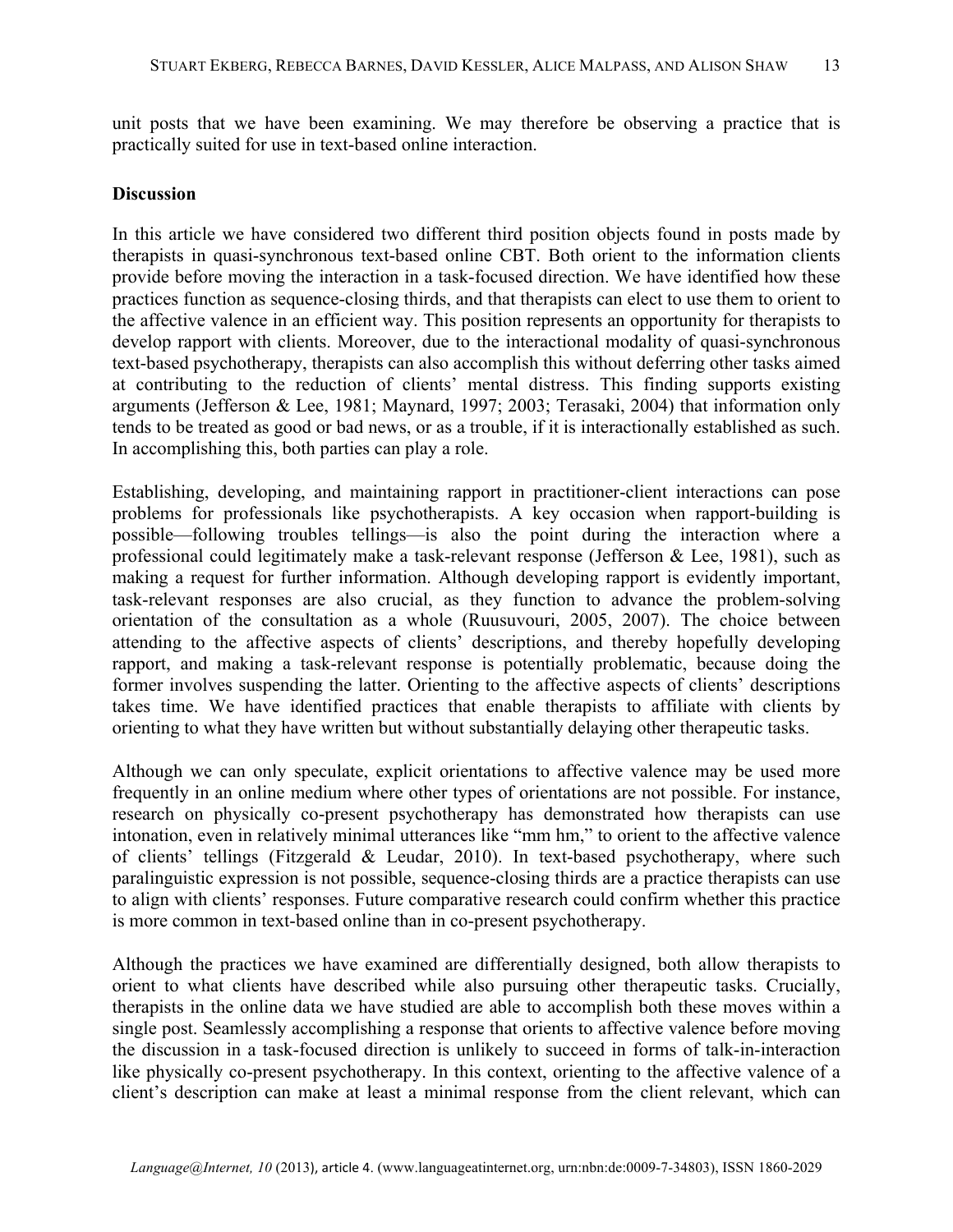delay a task-focused move by a practitioner (Peräkylä, 2010; Ruusuvouri, 2005, 2007; Voutilainen et al., 2010b).

As in online psychotherapy, in physically co-present therapy it is also possible that third position orientations to affective valance may help therapists move discussion in a task-focused direction. Our claim, however, is that they are unlikely to be accomplished within a single turn at talk. Ruusuvouri (2007) has shown that in physically co-present healthcare consultations, attending to the affective valence of clients' talk can function to close down troubles-telling sequences, enabling practitioners to advance the interaction in a task-focused direction. At the same time, her analysis shows how orienting to affective valence occasions a response from clients to confirm practitioners' contributions. Therefore, even if orientations to affective valence are attempts to promote the closure of troubles tellings, it seems that closing these types of sequences cannot be accomplished as succinctly in co-present CBT as compared to online CBT. The relative efficiency of that practice in online therapy may account in part for the smaller numbers of words typically used in text-based online therapy (cf. Mallen et al., 2005).

Our analysis shows that orientations to the affective valence of clients' descriptions and the pursuit of other therapeutic tasks need not be mutually exclusive (see also Ruusuvouri, 2005, 2007). In the particular modality of text-based online therapy examined here, therapists can exploit an extended turn space (relative to talk-in-interaction), orienting to clients' responses before producing a task-focused next action. Although there are differences in the turn space used to make such orientations, there are similarities with other modalities. For instance, as can be the case in physically co-present therapy (Voutilainen, Peräkylä, & Ruusuvouri, 2010a), third position replies in question-response sequences are a reserved right that therapists need not utilise. Our study therefore indicates how online therapy can involve adapted, but not fundamentally different, interactional practices to those used in co-present therapy. This shows that therapists do not need a radically different approach to conduct therapy online but can rather modify their conduct to suit the modality through which they are attempting to facilitate therapeutic change.

#### **Acknowledgements**

This research was funded by a grant from the Bupa Foundation (UK). The authors would like to thank Katie Ekberg and two anonymous reviewers for helpful comments on earlier versions of this work.

#### **References**

Anderson, J. F., Beard, F. K., & Walther, J. B. (2010). Turn-taking and the local management of conversation in a highly simultaneous computer-mediated communication system. *Language@Internet, 7*, article 7. Retrieved July 2, 2013 from http://www.languageatinternet.org/articles/2010/2804

Antaki, C., Barnes, R., & Leudar, I. (2005). Diagnostic formulations in psychotherapy. *Discourse Studies, 7*(6), 627-647.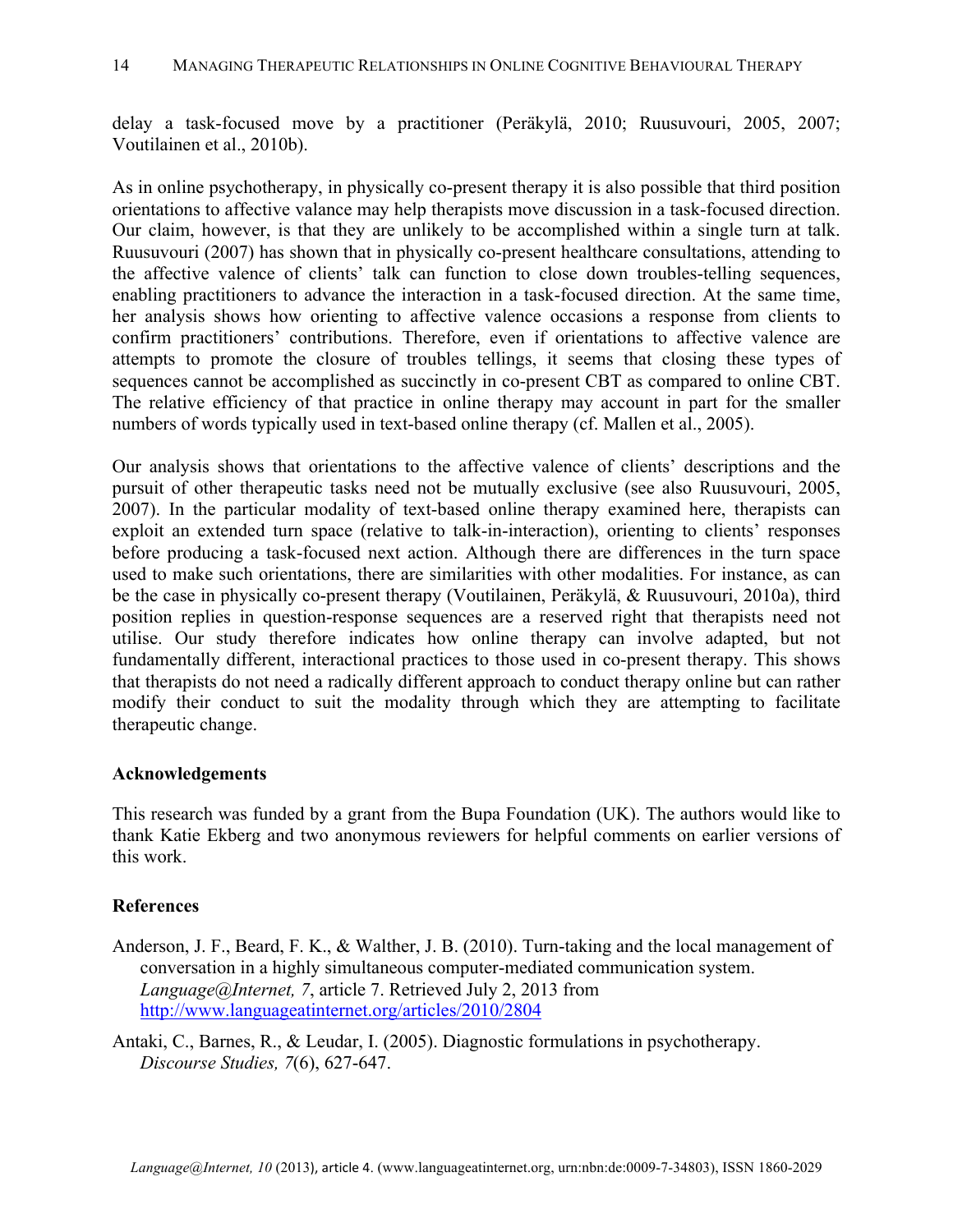- Atkinson, J. M., & Drew, P. (1979). *Order in court: The organisation of verbal interaction in judicial settings*. London: Macmillian Academic and Professional Ltd.
- Barak, A., Klein, B., & Proudfoot, J. G. (2009). Defining internet-supported therapeutic interventions. *Annals of Behavioral Medicine, 38*(1), 4-17.
- Beattie, A., Shaw, A., Kaur, S., & Kessler, D. (2009). Primary-care patients' expectations and experiences of online cognitive behavioural therapy for depression: A qualitative study. *Health Expectations, 12*(1), 45-59.
- Beck, A. T., Rush, A. J., Shaw, B. F., & Emery, G. (1979). *Cognitive therapy of depression*. New York: The Guildford Press.
- Beck, J. S. (2011). *Cognitive behavior therapy: Basics and beyond*. New York: Guilford Press.
- Bordin, E. S. (1979). The generalizability of the psychoanalytic concept of the working alliance. *Psychotherapy: Theory, Research and Practice, 16*(3), 252-260.
- Cook, J. E., & Doyle, C. (2002). Working alliance in online therapy as compared to face-to-face therapy: Preliminary findings. *CyberPsychology & Behavior, 5*(2), 95-105.
- Drew, P., & Heritage, J. (1992). *Talk at work: Interaction in institutional settings*. Cambridge: Cambridge University Press.
- Fitzgerald, P., & Leudar, I. (2010). On active listening in person-centred, solution-focused psychotherapy. *Journal of Pragmatics, 42*(12), 3188-3198.
- Freese, J., & Maynard, D. W. (1998). Prosodic features of bad news and good news in conversation. *Language in Society, 27*(2), 195-219.
- Garcia, A. C., & Jacobs, J. B. (1999). The eyes of the beholder: Understanding the turn-taking system in quasi-synchronous computer-mediated communication. *Research on Language and Social Interaction, 32*(4), 337-367.
- Heritage, H., & Clayman, S. (2010). *Talk in action: Interactions, identities, and institutions*. Chichester: Wiley-Blackwell.
- Herring, S. C. (1999). Interactional coherence in CMC. *Journal of Computer-Mediated Communication*, *4*(4). Retrieved July 1, 2013 from http://jcmc.indiana.edu/vol4/issue4/herring.html
- Hollinghurst, S., Peters, T. J., Kaur, S., Wiles, N., Lewis, G., & Kessler, D. (2010). Costeffectiveness of therapist-delivered online cognitive–behavioural therapy for depression: Randomised controlled trial. *The British Journal of Psychiatry, 197*(4), 297-304.
- Horvath, A. O. (2005). The therapeutic relationship: Research and theory. *Psychotherapy Research, 15*(1-2), 3-7.
- Horvath, A. O., & Luborsky, L. (1993). The role of the therapeutic alliance in psychotherapy. *Journal of Consulting and Clinical Psychology, 61*(4), 561-573.
- Horvath, A. O., & Symonds, B. D. (1991). Relation between working alliance and outcome in psychotherapy: A meta-analysis. *Journal of Counseling Psychology, 38*(2), 139-149.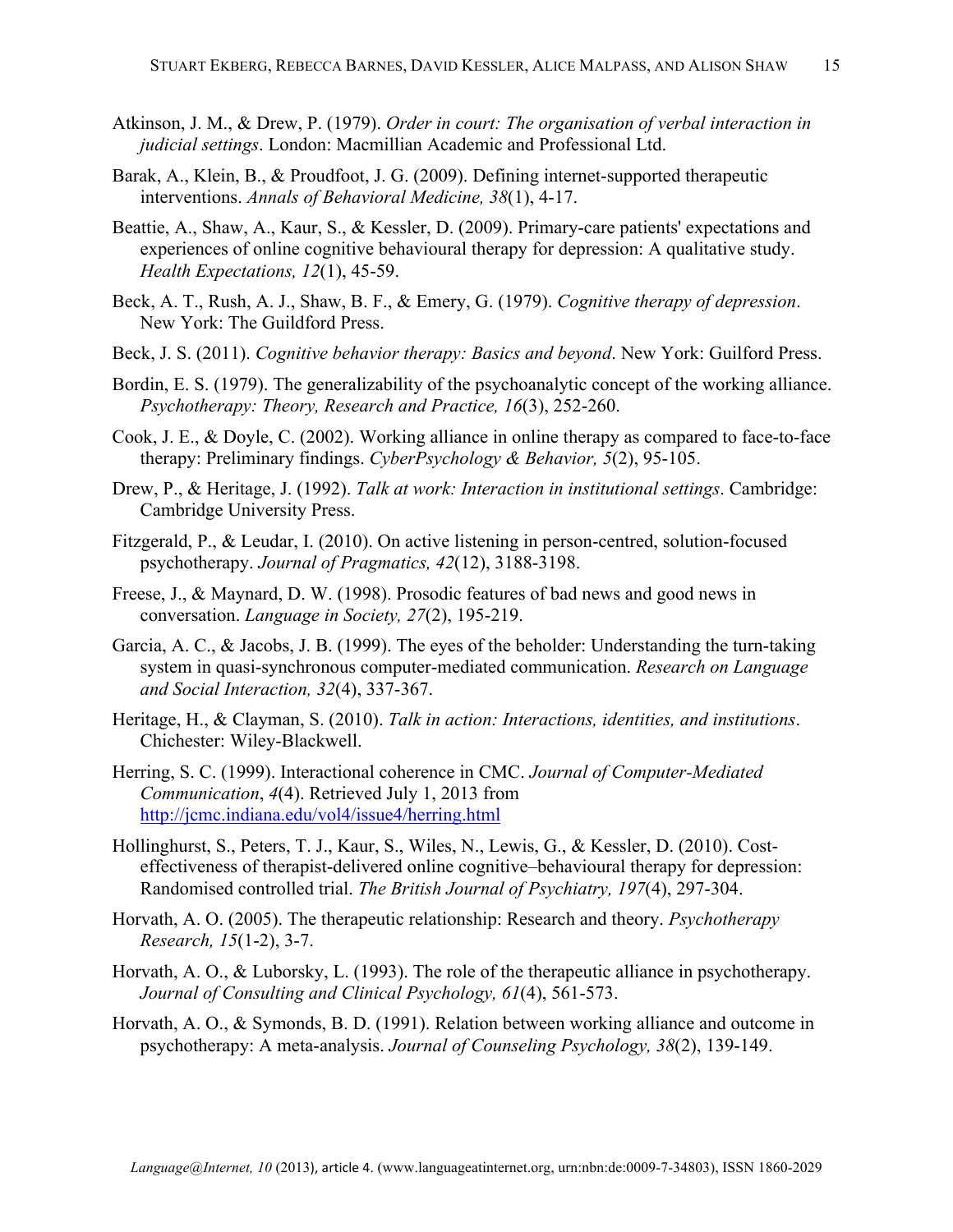- Jefferson, G. (1984). On stepwise transition from talk about a trouble to inappropriately nextpositioned matters. In J. M. Atkinson & J. Heritage (Eds.), *Structures of social action: Studies in conversation analysis* (pp. 191-222). Cambridge: Cambridge University Press.
- Jefferson, G. (1988). On the sequential organization of troubles talk in ordinary conversation. *Social Problems, 35*(4), 418-441.
- Jefferson, G., & Lee, J. R. E. (1981). The rejection of advice: Managing the problematic convergence of a 'troubles telling' and a 'service encounter'. *Journal of Pragmatics, 5*(5), 399- 422.
- Kessler, D., Lewis, G., Kaur, S., Wiles, N., King, M., Weich, S., et al. (2009). Therapistdelivered internet psychotherapy for depression in primary care: A randomised controlled trial. *Lancet, 374*(9690), 626-634.
- Kozart, M. F. (2002). Understanding efficacy in psycotherapy: An ethnomethodological perspective on the therapeutic alliance. *American Journal of Orthopsychiatry, 72*(2), 217- 231.
- Labov, W., & Fanshel, D. (1977). *Therapeutic discourse: Psychotherapy as conversation*, New York: Academic Press Inc.
- Liddicoat, A. J. (2007). *An introduction to conversation analysis*. London: Continuum.
- Mallen, M. J., Vogel, D. L., Rochlen, A. B., & Day, S. X. (2005). Online counseling: Reviewing the literature from a counseling psychology framework. *The Counseling Psychologist, 33*(6), 819-871.
- Maynard, D. W. (1997). The news delivery sequence: Bad news and good news in conversational interaction. *Research on Language and Social Interaction, 30*(2), 93-130.
- Maynard, D. W. (2003). *Bad news, good news: Conversational order in everyday talk and clinical settings*, Chicago: The University of Chicago Press.
- Peräkylä, A. (2004). Making links in psychoanalytic interpretations: A conversation analytic perspective. *Psychotherapy Research, 14*(3), 289-307.
- Peräkylä, A. (2010). Shifting the perspective after the patient's response to an interpretation. *The International Journal of Psychoanalysis, 91*(6), 1363-1384.
- Peräkylä, A., Antaki, C., Vehiläinen, S., & Leudar, I. (2008a). Analysing psychotherapy in practice. In A. Peräkylä, C. Antaki, S. Vehiläinen & I. Leudar (Eds.), *Conversation analysis and psychotherapy* (pp. 5-25). Cambridge: Cambridge University Press.
- Peräkylä, A., Antaki, C., Vehiläinen, S., & Leudar, I. (2008b). *Conversation analysis and psychotherapy*. Cambridge: Cambridge University Press.
- Ruusuvouri, J. (2005). "Empathy" and "sympathy" in action: Attending to patients' troubles in Finnish homeopathic and general practice consultations. *Social Psychology Quarterly, 68*(3), 204-222.
- Ruusuvouri, J. (2007). Managing affect: Integration of empathy and problem-solving in health care encounters. *Discourse Studies, 9*(5), 597-622.
- Sacks, H. (1992). *Lectures on conversation*. Oxford: Blackwell Publishers Ltd.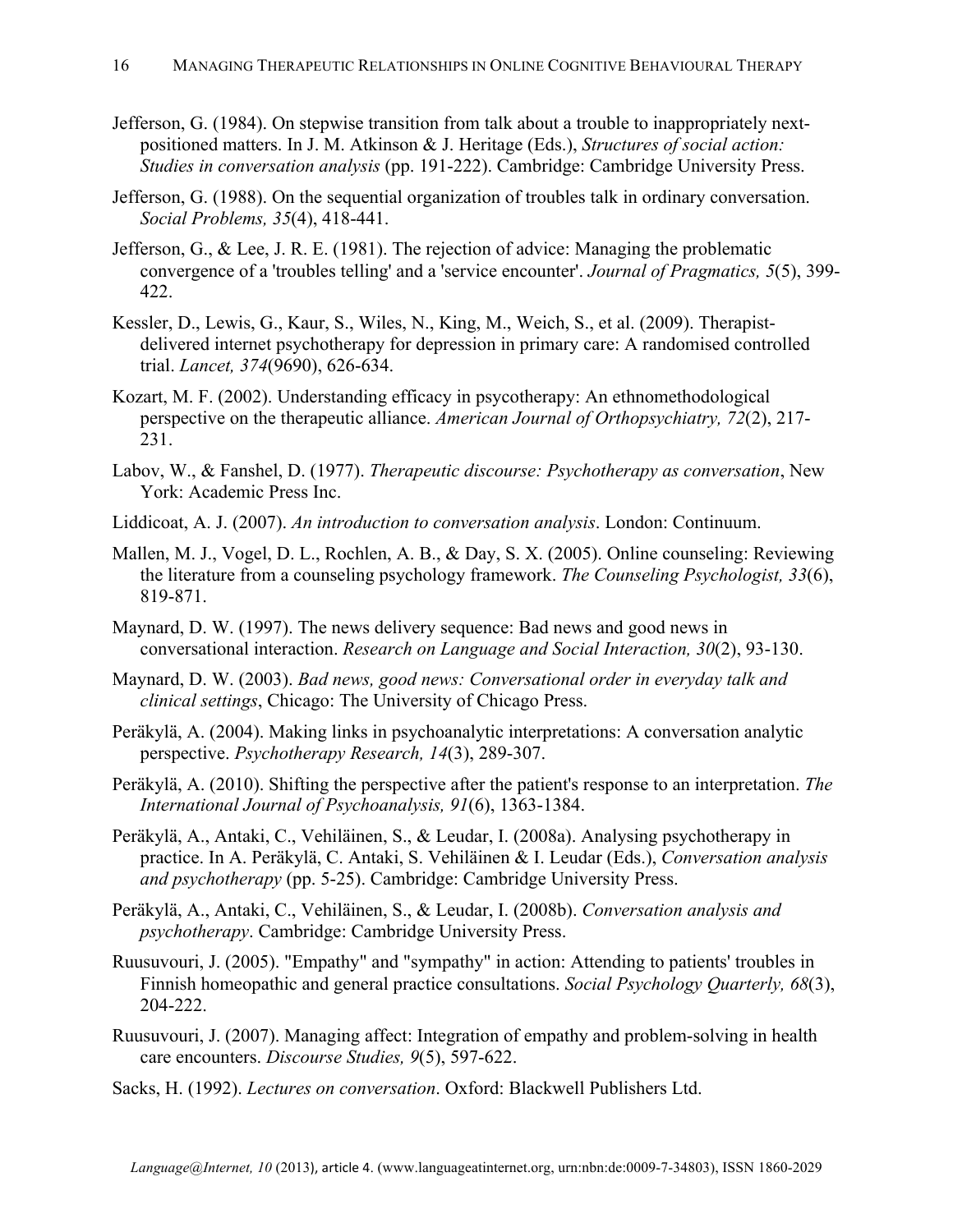- Sacks, H., Schegloff, E. A., & Jefferson, G. (1974). A simplest systematics for the organization of turn-taking for conversation. *Language, 50*(4), 696-735.
- Schegloff, E. A. (1968). Sequencing in conversational openings. *American Anthropologist, 70*(6), 1075-1095.
- Schegloff, E. A. (1972). Notes on a conversational practice: Formulating place. In D. Sudnow (Ed.), *Studies in social interaction* (pp. 75-119). New York: The Free Press.
- Schegloff, E. A. (1986). The routine as achievement. *Sociology, 9*(2-3), 111-151.
- Schegloff, E. A. (1987). Between macro and micro: Contexts and other connections. In J. C. Alexander, B. Giesen, R. Münch, & N. J. Smelser (Eds.), *The micro-macro link* (pp. 207- 234). Berkeley, CA: University of California Press.
- Schegloff, E. A. (1992). Repair after next turn: The last structurally provided defense of intersubjectivity in conversation. *American Journal of Sociology, 97*(5), 1295-1345.
- Schegloff, E. A. (1995). Discourse as an interactional accomplishment III: The omnirelevance of action. *Research on Language and Social Interaction, 28*(3), 185-211.
- Schegloff, E. A. (2007). *Sequence organization in interaction: A primer in conversation analysis*. Cambridge: Cambridge University Press.
- Schegloff, E. A., & Sacks, H. (1973). Opening up closings. *Semiotica, 7*(4), 289-327.
- Sidnell, J. (2010). *Conversation analysis: An introduction*. Chichester: Wiley-Blackwell.
- ten Have, P. (1991). Talk and institution: A reconsideration of the "asymmetry" of doctor-patient interaction. In D. Boden & D. H. Zimmerman (Eds.), *Talk and social structure: Studies in ethnomethodology and conversation analysis* (pp. 138-163). Cambridge: Polity Press.
- ten Have, P. (1999). *Doing conversation analysis: A practical guide*. London: SAGE Publications Ltd.
- Terasaki, A. K. (2004). Pre-announcement sequences in conversation. In G. H. Lerner (Ed.), *Conversation analysis: Studies from the first generation (pp. 171-219).* Amsterdam/Philadelphia: John Benjamins.
- Voutilainen, L., Peräkylä, A., & Ruusuvuori, J. (2010a). Misalignment as a therapeutic resource. *Qualitative Research in Psychology, 7*(4), 299-315.
- Voutilainen, L., Peräkylä, A., & Ruusuvuori, J. (2010b). Recognition and interpretation: Responding to emotional experience in psychotherapy. *Research on Language and Social Interaction, 43*(1), 85-107.

#### **Biographical Notes**

Stuart Ekberg [stuart.ekberg@qut.edu.au] is a Research Fellow in the Institute of Health and Biomedical Innovation at Queensland University of Technology (Australia). He specialises in conversation analysis, with particular interest in social interaction within health care settings. Until February 2013, he worked at the University of Bristol (UK) on the study reported here.